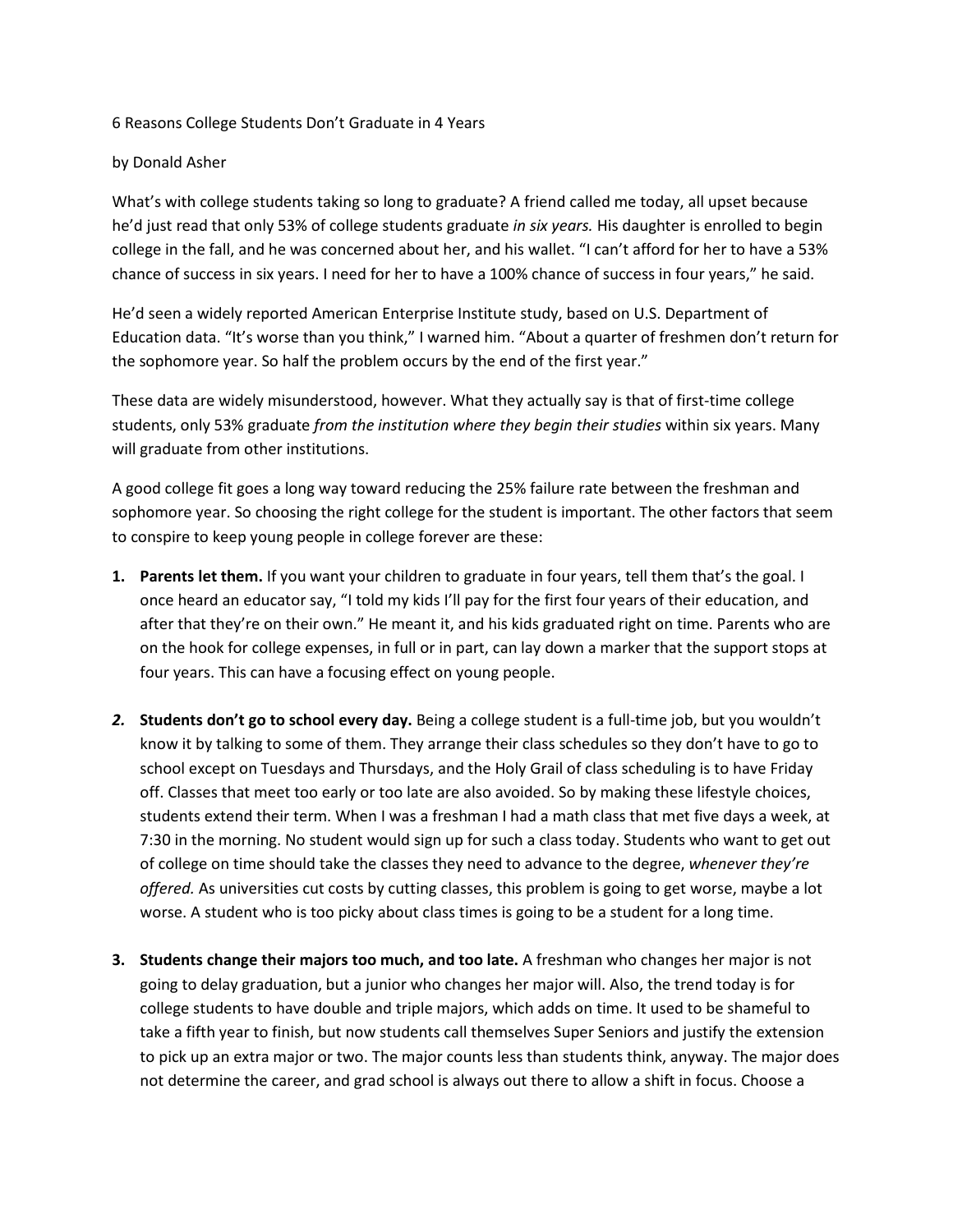major by the end of the sophomore year, and stick with it. Have just one reasonable and interesting minor, and it is no challenge to finish on time.

- **4. Students go to too many schools, or they transfer and lose credits.** Every single time a student transfers, she will lose credits. Transferring from community college to a four-year school costs credits, and transferring between four-year schools costs credits also. One student I know went to about a half a dozen community colleges, picking up classes here and there that she thought would count toward her degree. She had a transcript audit nightmare. Her four-year school eventually counted some of her community college classes, but several they wrote off as "below college level." The process was far from transparent, and post hoc. Her attempt to speed up her program ended up costing her even more time. The solution is to stick with a school until you get the degree, and if you do start at a community college, pay a ton of attention to which classes will transfer to which fouryear schools!
- **5. Students work too much, and working class students work** *way* **too much.** The data on student employment are rather interesting. In short, a little work never hurt anybody, but a lot of work, especially a lot of work off campus, does. Students today are working tons of hours at real jobs, trying to juggle classes and activities with these external obligations. The results are lower grades, inflexibility in taking the right classes when they're offered, isolation and disengagement from the college experience, and longer time to graduation. One thing I've noticed is that many of these students are working so hard to finance a lavish college lifestyle. College used to be a time for a vow of poverty. Even upper-middle-class youths were expected to live modestly during their college years, to build furniture out of concrete blocks and construction scrap. Today, some students are working really hard to pay for the super cable package and spring break in Cancun. A little delayed gratification might go a long way to getting a student out in four years. Besides, one has to do a little financial analysis of the cost of extending the college experience by a year or two. If a high school graduate on average earns \$44,598 per year (US Census Bureau, all full-time workers over 25 in 2007, reference: [http://www.postsecondary.org/archives/Posters/EducationTraining.pdf;](http://www.postsecondary.org/archives/Posters/EducationTraining.pdf) last year this data was combined, the next year it is broken down by gender and thus not useful in this type of article), and a college graduate earns \$67,766, it costs every student who delays graduation \$23,168 in real money. It makes more sense to work less if it will help a student graduate faster.
- **6. Universities make it difficult to get required classes.** This one is a real Catch 22. If a class is offered every other year, but you have to be a senior to sign up for it, then you can do the math. This creates an impossible situation for those working hard on the four-year plan. My only advice here is for students to keep one eye on the path to graduation, so they see these dilemmas coming. They need to get in to see faculty early, and if they need to, visit the dean or appeal policies which prevent them from taking the classes they need to graduate on time, all of which takes a lot of time and advanced planning. However, to be fair, students should be able to see this coming from some distance.